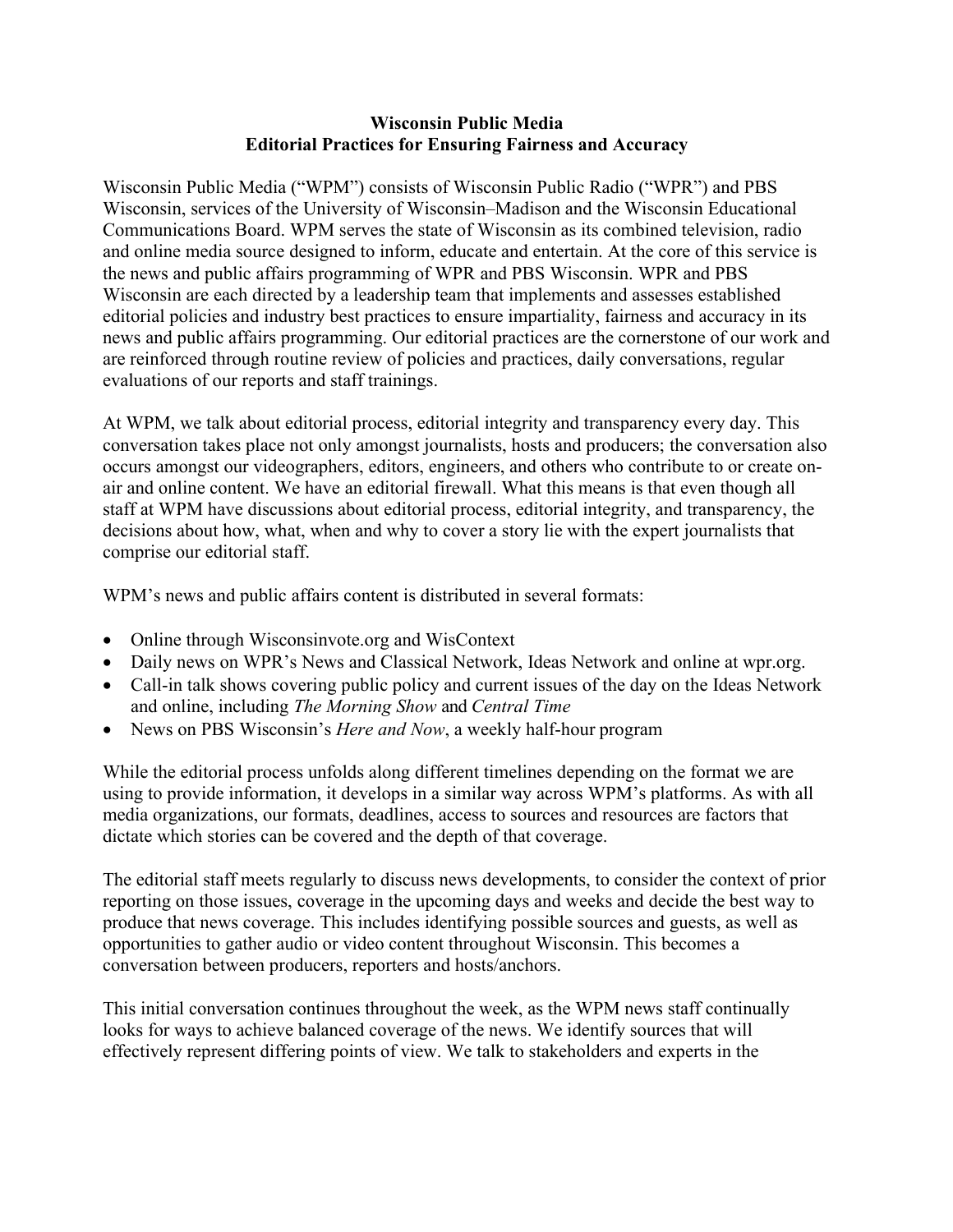relevant topic areas. We keep in touch with other established journalists and industry associations to develop a thorough understanding of policy implications. As a story develops, we check in with each other to look for additional ways to bring balance to the program and challenge each other by playing devil's advocate about our choices of guests and the perspectives they may bring to the conversation. We write news reports or scripts and review content once again and conduct fact checking before recording, broadcasting or publishing -- editing and evaluating again where possible for pre-recorded segments.

The editorial process continues after broadcast or online publication when we evaluate our content on a regular basis and review audience feedback. We track our coverage with databases that reveal how often we cover particular topics and feature particular guests. We review this information regularly to continually improve the diversity of our topics and guests, including, but not limited to, ethnicity, gender, political affiliation and geographical diversity.

We follow journalistic guidelines modeled after industry standards.

- **We always strive for accuracy in our reporting. We find and report verifiable facts and then add context so that our audience gets as complete a picture as possible.**
- **We treat all public officials the same, regardless of political affiliation, race, gender, sexual orientation, economic status, etc.**
- **We will not take person's own words out of context or misrepresent what they say.**
- **We strive for fairness and impartiality in every news report we produce. Our journalism must be balanced and provide context.**

In our efforts to achieve accuracy and balance in our coverage we follow established best practices. By seeking out diverse viewpoints on every issue, we gain greater balance and we also provide our audiences with the best coverage possible.

- **We cover multiple sides of an issue. Our reporters seek multiple sources with diverse perspectives. Our producers are responsible for booking guests that present different perspectives on an issue and for taking callers who offer diverse viewpoints.**
- **Whenever possible we begin policy coverage with the proponent of a new idea or issue to set the groundwork for a discussion. We then bring in a guest with an opposing viewpoint to further the discussion.**
- **We often cover major topics on more than one show or report, addressing multiple angles of a story. Producers are responsible for coordinating with one another to ensure diversity in our coverage. We strive for achieving balance in each segment.**
- **When we are unable to book our first choice guest or reach the primary source on one side of an issue, we dig deeper. When, for example, a key lawmaker is unable or unwilling to join a show or make a comment, we seek alternate guests who can address the particular side of an issue.**